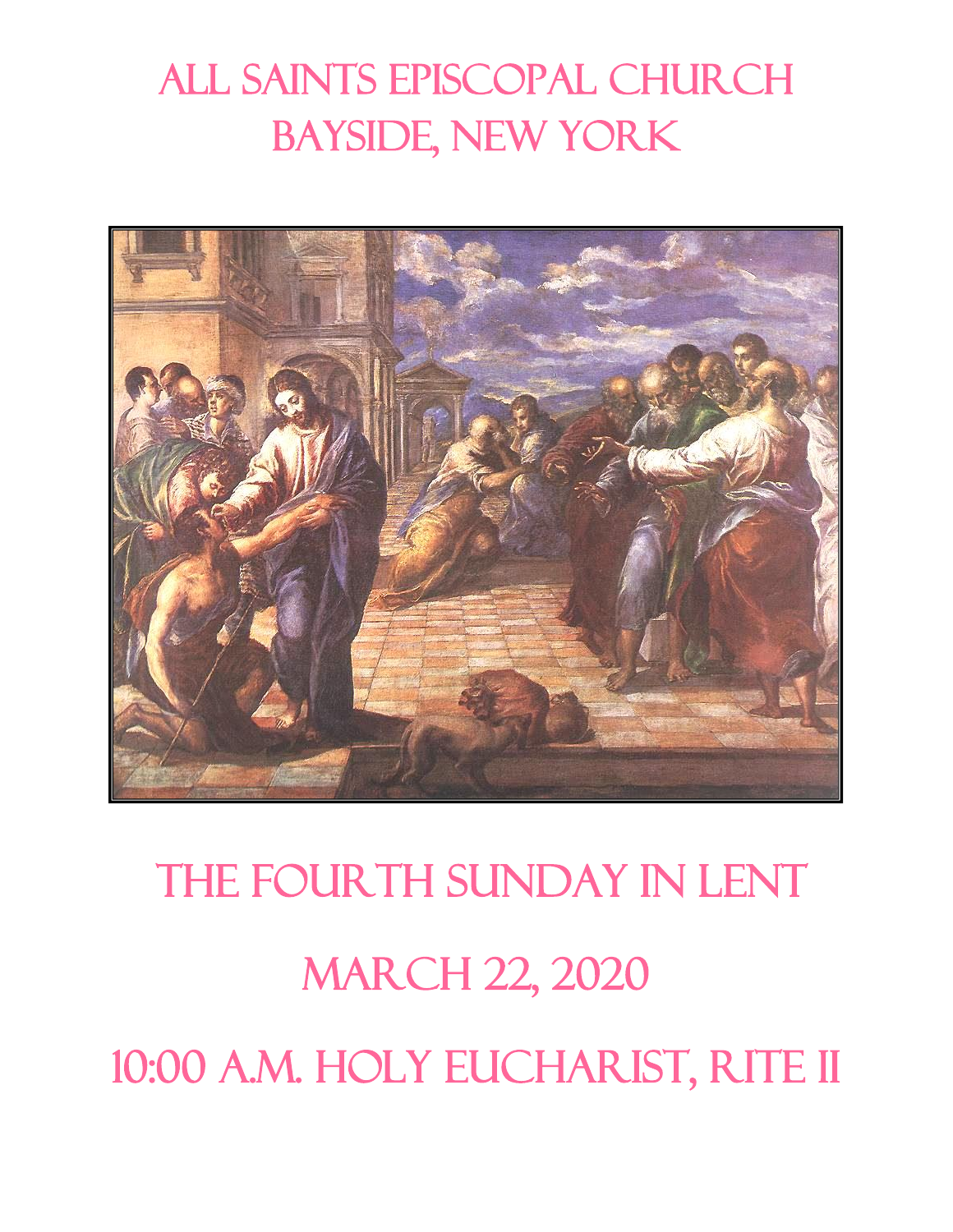

# The Fourth Sunday in Lent March 22, 2020

## **Welcome to All Saints**

Wherever you may be this morning, we rejoice that we can be together in spirit. We hope and trust that you are safe and well. I encourage you to read along, pray along, and sing along with our on-line worship this morning.

#### **A Note on Today's Service**

The Fourth Sunday in Lent, "Laetere Sunday" is traditionally a day to lighten up on Lenten disciplines. As we do on "Gaudete Sunday" in Advent, we have roses on the altar. Pink is the color of the day because if you lighten purple enough, you will eventually reach a shade of pink.

## 10:00 AM Holy Eucharist, Rite II

#### **The Penitential Order**

*Celebrant* Bless the Lord who forgives all our sins. *People* His mercy endures for ever.

#### *The Celebrant may read one or more of the following sentences*

Jesus said, "The first commandment is this: Hear, O Israel: The Lord our God is the only Lord. Love the Lord your God with all your heart, with all your soul, with all your mind, and with all your strength. The second is this: Love your neighbor as yourself. There is no other commandment greater than these." *Mark 12:29-31*

Since we have a great high priest who has passed through the heavens, Jesus, the Son of God, let us with confidence draw near to the throne of grace, that we may receive mercy and find grace to help in time of need. *Hebrews 4:14, 16*

*The Deacon or Celebrant then says* Let us confess our sins against God and our neighbor.  *Silence may be kept.*

*Minister and People* Most merciful God, we confess that we have sinned against you in thought, word, and deed, by what we have done, and by what we have left undone. We have not loved you with our whole heart; we have not loved our neighbors as ourselves. We are truly sorry and we humbly repent. For the sake of your Son Jesus Christ, have mercy on us and forgive us; that we may delight in your will, and walk in your ways, to the glory of your Name. Amen.

*The Priest, stands and says* Almighty God have mercy on you, forgive you all your sins through our Lord Jesus Christ, strengthen you in all goodness, and by the power of the Holy Spirit keep you in eternal life. *Amen*.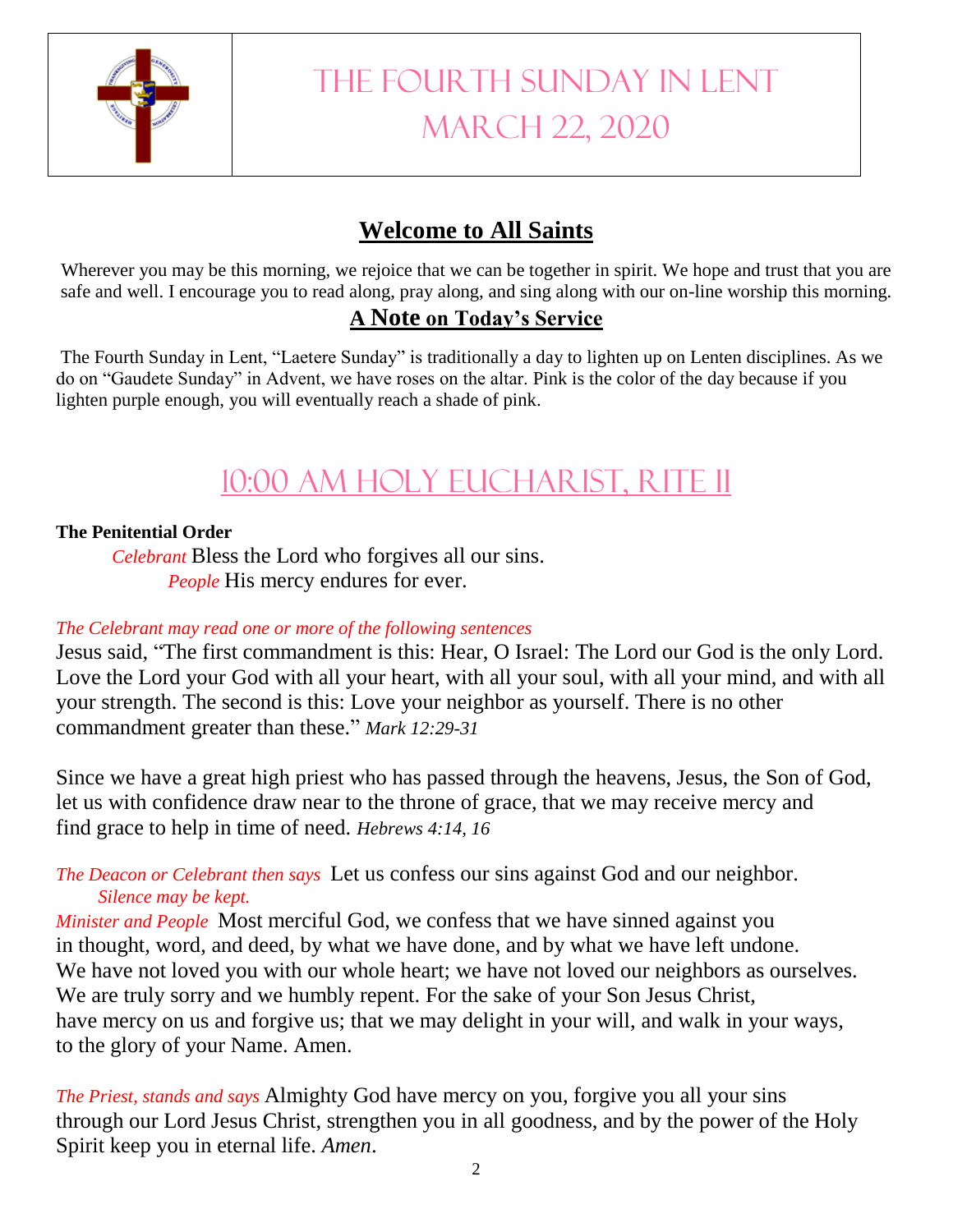**The Kyrie:** Lord, have mercy. *Christ, have mercy.* Lord, have mercy.

**Collect of the Day** Gracious Father, whose blessed Son Jesus Christ came down from heaven to be the true bread which giveth life to the world: Evermore give us this bread, that he may live in us, and we in him; who lives and reigns with you and the Holy Spirit, one God, now and for ever. **A***men.*

#### **The First Lesson: I Samuel 16:1-13**

The Lord said to Samuel, "How long will you grieve over Saul? I have rejected him from being king over Israel. Fill your horn with oil and set out; I will send you to Jesse the Bethlehemite, for I have provided for Israel. Fill your horn with oil and set out; I will send you to Jesse the Bethlehemite, for I have provided for myself a king among his sons." Samuel said, "How can I go? If Saul hears of it, he will kill me." And the Lord said, "Take a heifer with you, and say, 'I have come to sacrifice to the Lord.' Invite Jesse to the sacrifice, and I will show you what you shall do; and you shall anoint for me the one whom I name to you." Samuel did what the Lord commanded, and came to Bethlehem. The elders of the city came to meet him trembling, and said, "Do you come peaceably?" He said, "Peaceably; I have come to sacrifice to the Lord; sanctify yourselves and come with me to the sacrifice." And he sanctified Jesse and his sons and invited them to the sacrifice. When they came, he looked on Eliab and thought, "Surely the Lord's anointed is now before the Lord." But the Lord said to Samuel, "Do not look on his appearance or on the height of his stature, because I have rejected him; for the Lord does not see as mortals see; they look on the outward appearance, but the Lord looks on the heart." Then Jesse called Abinadab, and made him pass before Samuel. He said, "Neither has the Lord chosen this one." Then Jesse made Shammah pass by. And he said, "Neither has the Lord chosen this one." Jesse made seven of his sons pass before Samuel, and Samuel said to Jesse, "The Lord has not chosen any of these." Samuel said to Jesse, "Are all your sons here?" And he said, "There remains yet the youngest, but he is keeping the sheep." And Samuel said to Jesse, "Send and bring him; for we will not sit down until he comes here." He sent and brought him in. Now he was ruddy, and had beautiful eyes, and was handsome. The Lord said, "Rise and anoint him; for this is the one." Then Samuel took the horn of oil, and anointed him in the presence of his brothers; and the spirit of the Lord came mightily upon David from that day forward. Samuel then set out and went to Ramah.

#### **Psalm 23**, *KJV*

The Lord is my shepherd; \*

I shall not want.

He maketh me to lie down in green pastures; \*

he leadeth me beside the still waters.

He restoreth my soul; \*

he leadeth me in the paths of righteousness for his Name's sake.

Yea, though I walk through the valley of the shadow of death, I will fear no evil;  $*$ 

for thou art with me; thy rod and thy staff, they comfort me.

Thou preparest a table before me in the presence of mine enemies; \*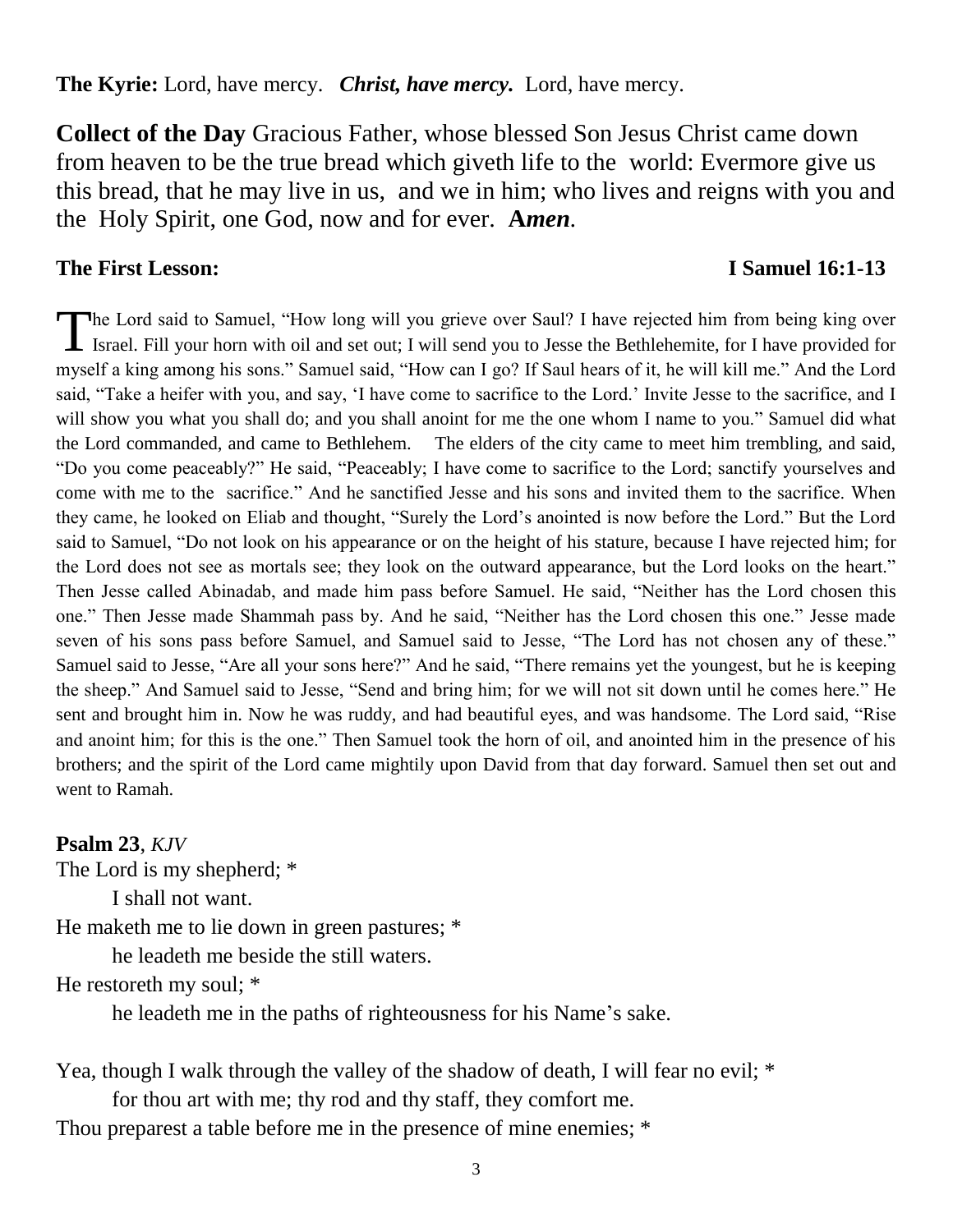thou anointest my head with oil; my cup runneth over. Surely goodness and mercy shall follow me all the days of my life, \*

and I will dwell in the house of the Lord for ever.

#### **The Second Lesson** Ephesians 5:8-14

or once you were darkness, but now in the Lord you are light. Live as children of light — for the fruit of the For once you were darkness, but now in the Lord you are light. Live as children of light — for the fruit of the light is found in all that is good and right and true. Try to find out what is pleasing to the Lord. Take no p in the unfruitful works of darkness, but instead expose them. For it is shameful even to mention what such people do secretly; but everything exposed by the light becomes visible, for everything that becomes visible is light. Therefore it says, "Sleeper, awake! Rise from the dead, and Christ will shine on you.

#### **The Holy Gospel John 9:1-41**

s [Jesus] walked along, he saw a man blind from birth. His disciples asked him, "Rabbi, who sinned, this As [Jesus] walked along, he saw a man blind from birth. His disciples asked him, "Rabbi, who sinned, this man or his parents, that he was born blind?" Jesus answered, "Neither this man nor his parents sinned; he was born blind so that God's works might be revealed in him. We must work the works of him who sent me while it is day; night is coming when no one can work. As long as I am in the world, I am the light of the world." When he had said this, he spat on the ground and made mud with the saliva and spread the mud on the man's eyes, saying to him, "Go, wash in the pool of Siloam" (which means Sent). Then he went and washed and came back able to see.

The neighbors and those who had seen him before as a beggar began to ask, "Is this not the man who used to sit and beg?" Some were saying, "It is he." Others were saying, "No, but it is someone like him." He kept saying, "I am the man." But they kept asking him, "Then how were your eyes opened?" He answered, "The man called Jesus made mud, spread it on my eyes, and said to me, 'Go to Siloam and wash.' Then I went and washed and received my sight." They said to him, "Where is he?" He said, "I do not know." They brought to the Pharisees the man who had formerly been blind.

Now it was a sabbath day when Jesus made the mud and opened his eyes. Then the Pharisees also began to ask him how he had received his sight. He said to them, "He put mud on my eyes. Then I washed, and now I see." Some of the Pharisees said, "This man is not from God, for he does not observe the sabbath." But others said, "How can a man who is a sinner perform such signs?" And they were divided. So they said again to the blind man, "What do you say about him? It was your eyes he opened." He said, "He is a prophet."

The Jews did not believe that he had been blind and had received his sight until they called the parents of the man who had received his sight and asked them, "Is this your son, who you say was born blind? How then does he now see?" His parents answered, "We know that this is our son, and that he was born blind; but we do not know how it is that now he sees, nor do we know who opened his eyes. Ask him; he is of age. He will speak for himself." His parents said this because they were afraid of the Jews; for the Jews had already agreed that anyone who confessed Jesus to be the Messiah would be put out of the synagogue. Therefore his parents said, "He is of age; ask him."

So for the second time they called the man who had been blind, and they said to him, "Give glory to God! We know that this man is a sinner." He answered, "I do not know whether he is a sinner. One thing I do know, that though I was blind, now I see." They said to him, "What did he do to you? How did he open your eyes?" He answered them, "I have told you already, and you would not listen. Why do you want to hear it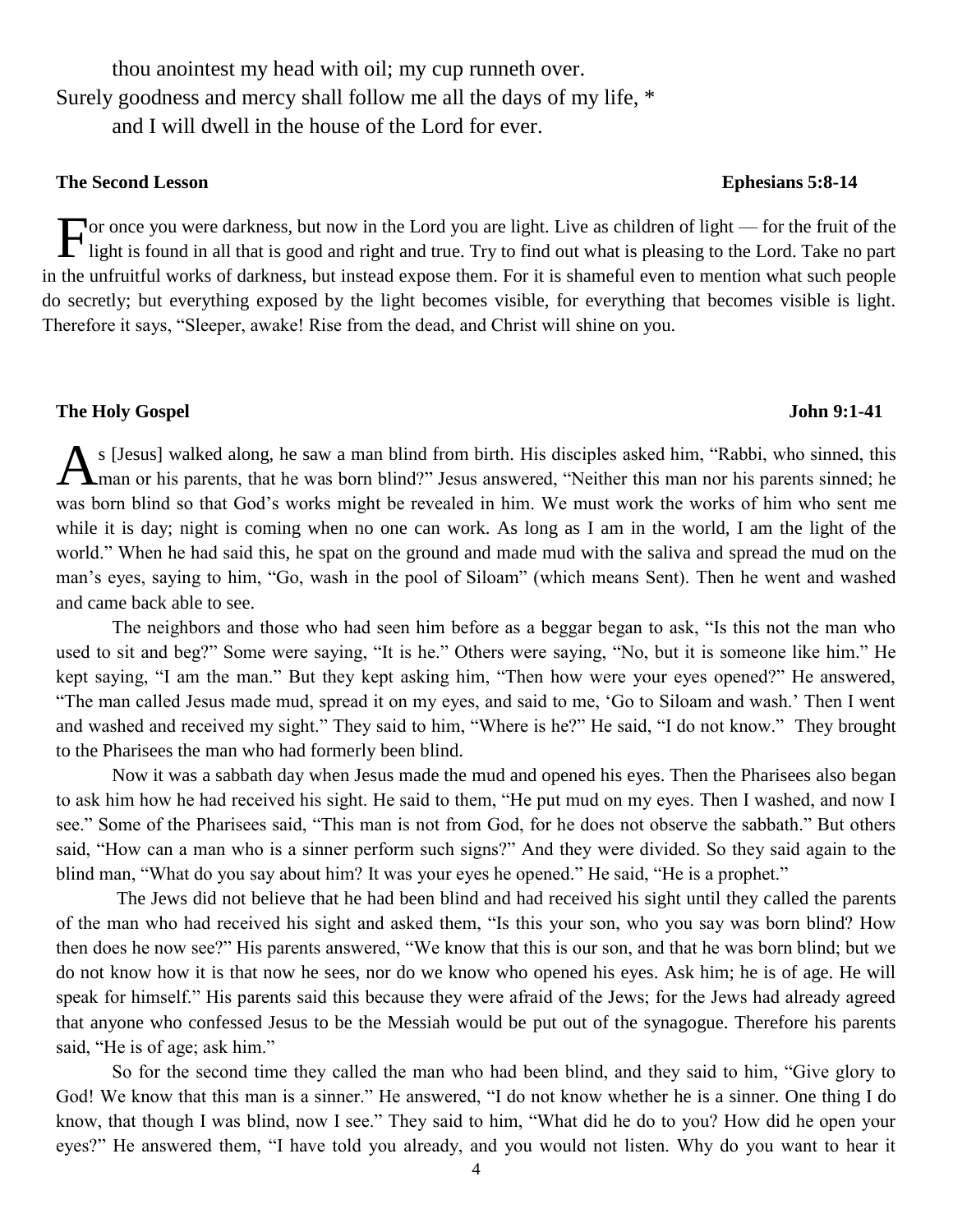again? Do you also want to become his disciples?" Then they reviled him, saying, "You are his disciple, but we are disciples of Moses. We know that God has spoken to Moses, but as for this man, we do not know where he comes from." The man answered, "Here is an astonishing thing! You do not know where he comes from, and yet he opened my eyes. We know that God does not listen to sinners, but he does listen to one who worships him and obeys his will. Never since the world began has it been heard that anyone opened the eyes of a person born blind. If this man were not from God, he could do nothing."

They answered him, "You were born entirely in sins, and are you trying to teach us?" And they drove him out. Jesus heard that they had driven him out, and when he found him, he said, "Do you believe in the Son of Man?" He answered, "And who is he, sir? Tell me, so that I may believe in him." Jesus said to him, "You have seen him, and the one speaking with you is he." He said, "Lord, I believe." And he worshiped him. Jesus said, "I came into this world for judgment so that those who do not see may see, and those who do see may become blind." Some of the Pharisees near him heard this and said to him, "Surely we are not blind, are we?" Jesus said to them, "If you were blind, you would not have sin. But now that you say, 'We see,' your sin remains."

#### **The Sermon** Fr. Byrne

#### **The Nicene Creed** BCP p. 358

- We believe in one God, the Father, the Almighty, maker of heaven and earth, of all that is, seen and unseen.
- We believe in one Lord, Jesus Christ, the only Son of God, eternally begotten of the Father, God from God, Light from Light, true God from true God, begotten, not made,

of one Being with the Father. Through him all things were made.

For us and for our salvation he came down from heaven:

by the power of the Holy Spirit he became incarnate from the Virgin Mary, and was made man.

For our sake he was crucified under Pontius Pilate; he suffered death and was buried. On the third day he rose again in accordance with the Scriptures; he ascended into heaven and is seated at the right hand of the Father.

He will come again in glory to judge the living and the dead, and his kingdom will have no end.

We believe in the Holy Spirit, the Lord, the giver of life, who proceeds from the

Father and the Son. With the Father and the Son he is worshiped and glorified.

He has spoken through the Prophets.

We believe in one holy catholic and apostolic Church.

We acknowledge one baptism for the forgiveness of sins.

We look for the resurrection of the dead, and the life of the world to come. Amen.

### **The Prayers of the People, Form VI BCP** p. 392

In peace, we pray to you, Lord God. *Silence*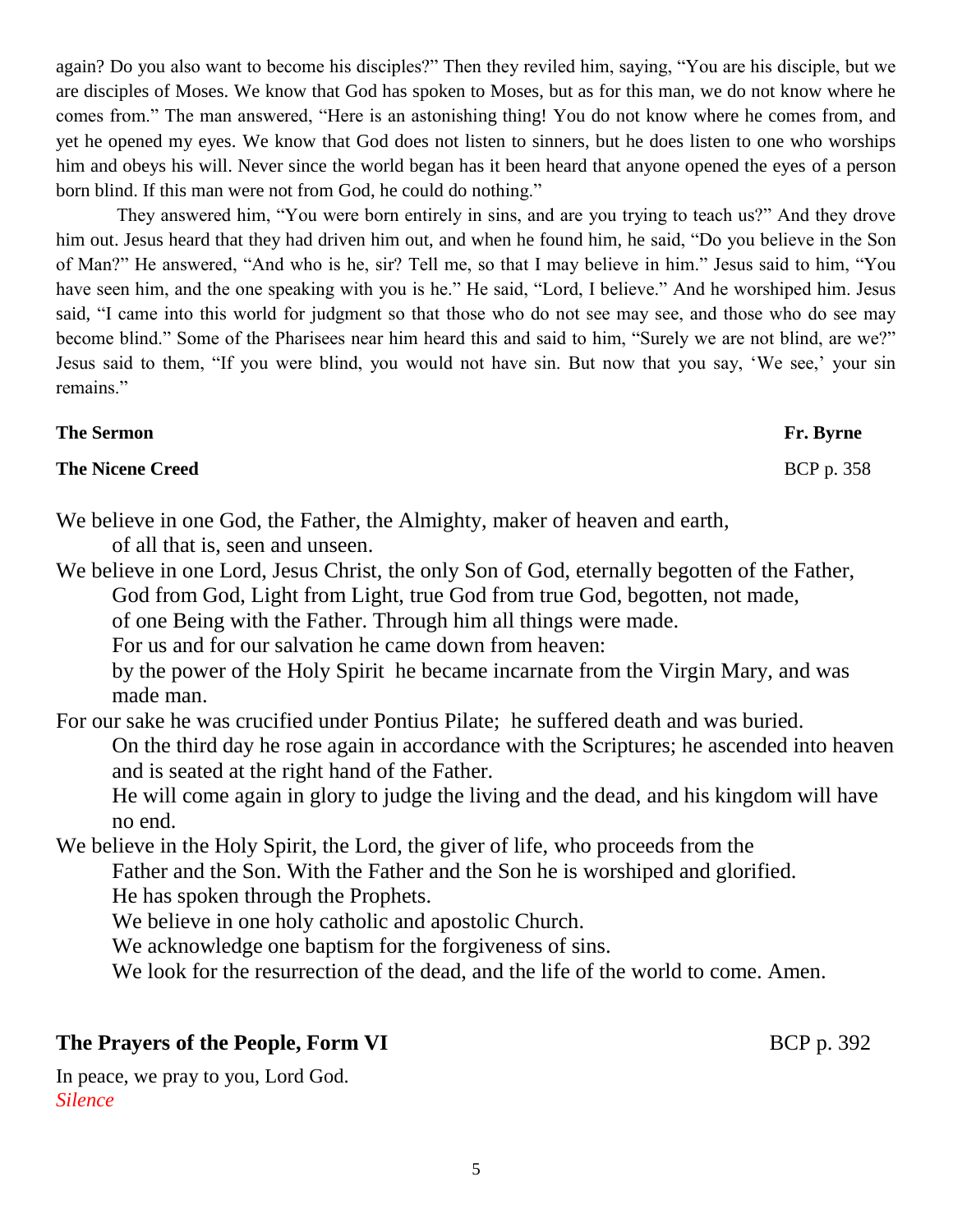For all people in their daily life and work;

*For our families, friends, and neighbors, and for those who are alone.* For this community, the nation, and the world;

*For all who work for justice, freedom, and peace.* For the just and proper use of your creation;

*For the victims of hunger, fear, injustice, and oppression.*

For all who are in danger, sorrow, or any kind of trouble;

*For those who minister to the sick, the friendless, and the needy.* For the peace and unity of the Church of God;

*For all who proclaim the Gospel, and all who seek the Truth.* For *Michael,* our Presiding Bishop, and *Lawrence, Geralyn and William* our Bishops; and

for all bishops and other ministers;

#### *For all who serve God in his Church.*

For the special needs and concerns of this congregation.

*Silence. The People may add their own petitions*

Hear us, Lord;

#### *For your mercy is great.*

We thank you, Lord, for all the blessings of this life.

*Silence. The People may add their own thanksgivings*

We will exalt you, O God our King;

#### *And praise your Name for ever and ever.*

We pray for all who have died, that they may have a place in your eternal kingdom.

*Silence. The People may add their own petitions*

Lord, let your loving-kindness be upon them;

#### *Who put their trust in you.*

*The Celebrant adds a concluding collect:* Almighty God, to whom our needs are known before we ask, help us to ask only what accords with your will; and those good things which we dare not, or in our blindness cannot ask, grant us for the sake of your Son Jesus Christ our Lord. *Amen*.

#### **Welcome and Announcements**

**At the Presentation** Priest: All things come of thee, O Lord *People*: **And of thine own have we given thee, Amen**

#### **THE HOLY COMMUNION**

#### **The Great Thanksgiving, Eucharistic Prayer A** BCP p. 361

The Lord be with you. *People* **And also with you.** *Celebrant* Lift up your hearts.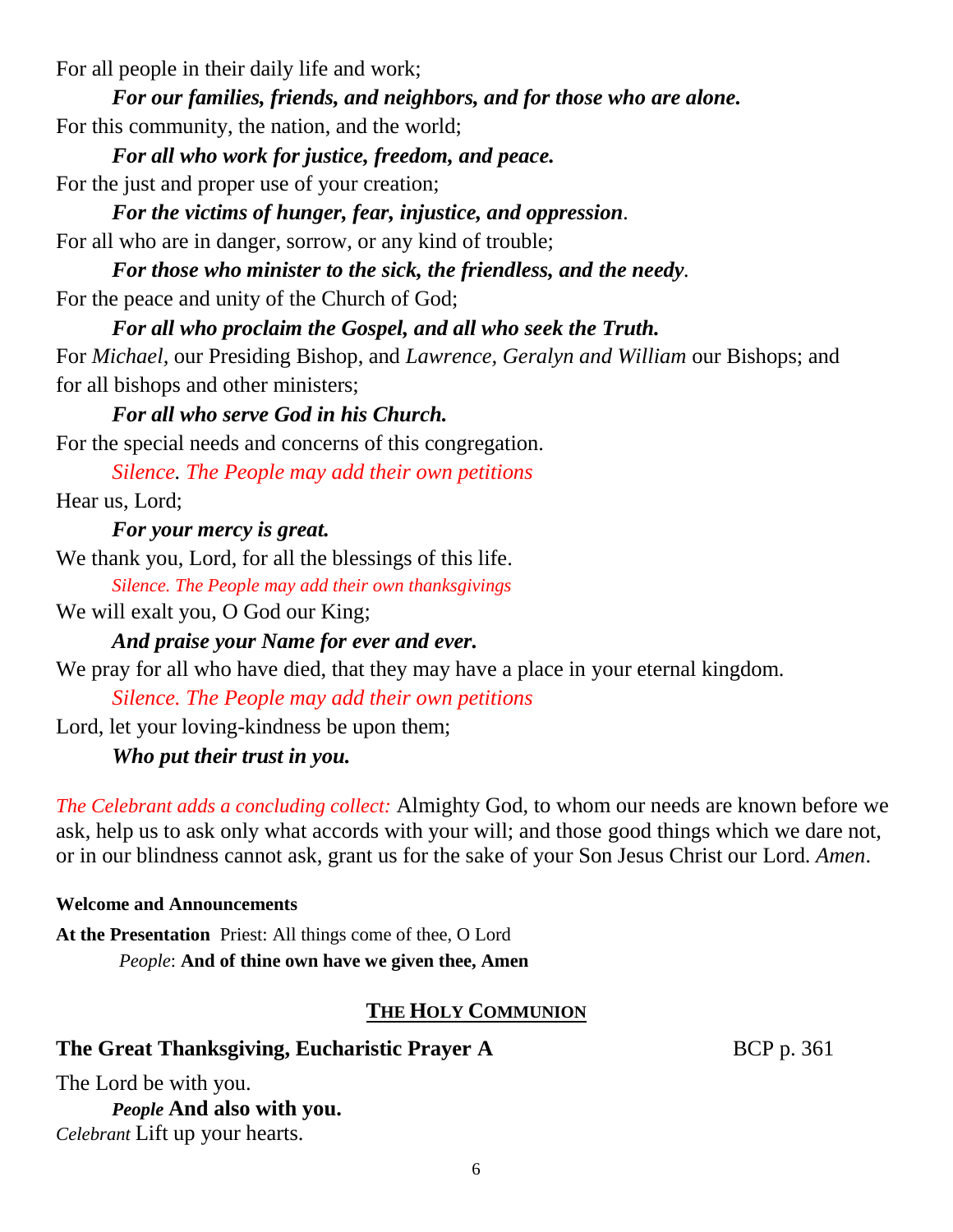#### *People* **We lift them to the Lord.** *Celebrant* Let us give thanks to the Lord our God. *People* **It is right to give him thanks and praise.**

#### *Then, facing the Holy Table, the Celebrant proceeds*

It is right, and a good and joyful thing, always and everywhere to give thanks to you, Father Almighty, Creator of heaven and earth. You bid your faithful people cleanse their hearts, and prepare with joy for the Paschal feast; that, fervent in prayer and in works of mercy, and renewed by your Word and Sacraments, they may come to the fullness of grace which you have prepared for those who love you.

Therefore we praise you, joining our voices with Angels and Archangels and with all the company of heaven, who for ever sing this hymn to proclaim the glory of your Name: *Celebrant and People*

> **Holy, holy, holy Lord, God of power and might, heaven and earth are full of your glory. Hosanna in the highest. Blessed is he who comes in the name of the Lord.**

#### **Hosanna in the highest.**

#### *Then the Celebrant continues*

Holy and gracious Father: In your infinite love you made us for yourself; and, when we had fallen into sin and become subject to evil and death, you, in your mercy, sent Jesus Christ, your only and eternal Son, to share our human nature, to live and die as one of us, to reconcile us to you, the God and Father of all.

He stretched out his arms upon the cross, and offered himself in obedience to your will, a perfect sacrifice for the whole world.

On the night he was handed over to suffering and death, our Lord Jesus Christ took bread; and when he had given thanks to you, he broke it, and gave it to his disciples, and said, "Take, eat: This is my Body, which is given for you. Do this for the remembrance of me."

After supper he took the cup of wine; and when he had given thanks, he gave it to them, and said, "Drink this, all of you: This is my Blood of the new Covenant, which is shed for you and for many for the forgiveness of sins. Whenever you drink it, do this for the remembrance of me." Therefore we proclaim the mystery of faith:

*Celebrant and People*

**Christ has died. Christ is risen. Christ will come again.**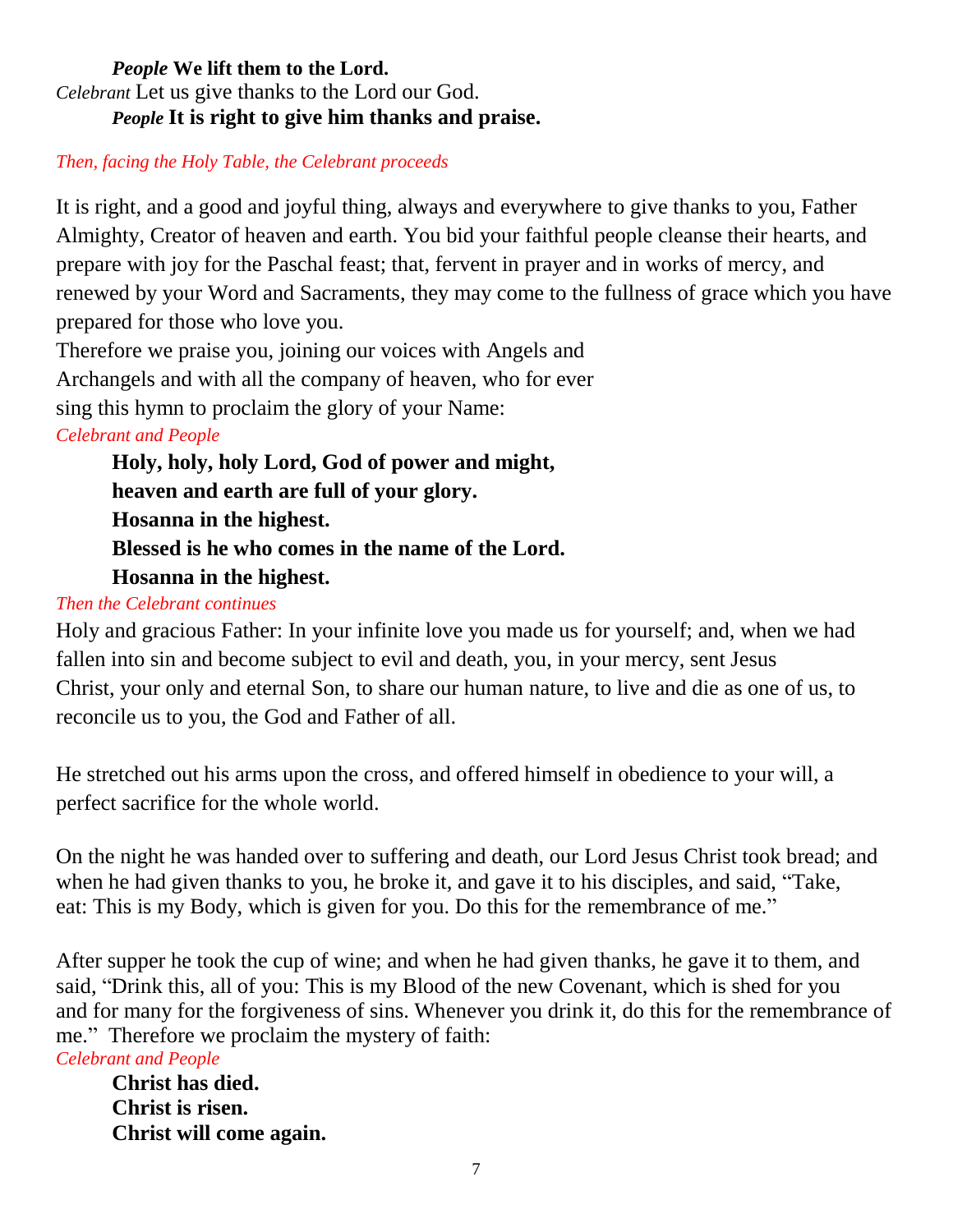#### *The Celebrant continues*

We celebrate the memorial of our redemption, O Father, in this sacrifice of praise and thanksgiving. Recalling his death, resurrection, and ascension, we offer you these gifts. Sanctify them by your Holy Spirit to be for your people the Body and Blood of your Son, the holy food and drink of new and unending life in him. Sanctify us also that we may faithfully receive this holy Sacrament, and serve you in unity, constancy, and peace; and at the last day bring us with all your saints into the joy of your eternal kingdom.

All this we ask through your Son Jesus Christ. By him, and with him, and in him, in the unity of the Holy Spirit all honor and glory is yours, Almighty Father, now and for ever. *AMEN*

And Now, as our Savior Christ has taught us we are bold to say

**Our Father, who art in heaven, hallowed be thy Name, thy kingdom come, thy will be done, on earth as it is in heaven. Give us this day our daily bread. And forgive us our trespasses, as we forgive those who trespass against us. And lead us not into temptation, but deliver us from evil. For thine is the kingdom, and the power, and the glory, for ever and ever. Amen.**

#### **The Breaking of the Bread**

*The Celebrant breaks the consecrated Bread. A period of silence is kept.*

*Celebrant* Christ our Passover is sacrificed for us; *People Therefore let us keep the feast.* The Gifts of God for the People of God.

*The few gathered receive Holy Communion on behalf of themselves and all who are participating remotely.*

*Those worshipping remotely may say this act of Spiritual Communion* 

*My Jesus, I believe that You are present in the Most Holy Sacrament. I love You above all things, and I desire to receive You into my soul. Since I cannot at this moment receive You sacramentally, come at least spiritually into my heart. I embrace You as if You were already there and unite myself wholly to You. Never permit me to be separated from You. Amen.*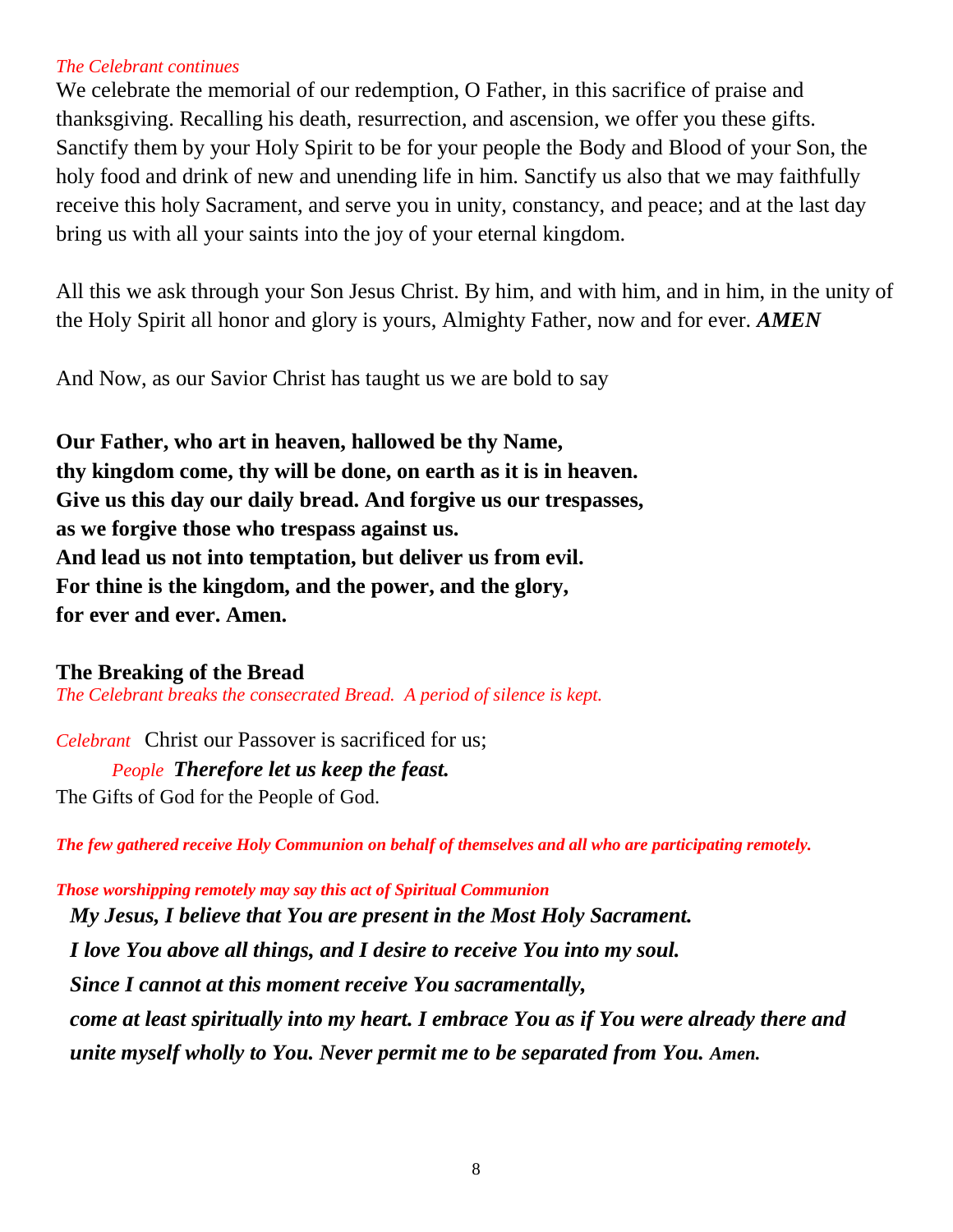#### **Post-Communion Prayer**

**Gracious Father, we give you praise and thanks for this Holy Communion of the Body and Blood of your beloved Son Jesus Christ, the pledge of our redemption; and we pray that it may bring us forgiveness of our sins, strength in our weakness, and everlasting salvation; through Jesus Christ our Lord.** *Amen.*

#### **The Solemn Prayer Over the People**

Look down in mercy, Lord, on your people who come before you; and grant that those whom you have nourished by your Word and Sacraments may bring forth fruit worthy of repentance; through Christ our Lord. *Amen.*

**The Blessing**

**Dismissal** 

Let us bless the Lord

*Thanks be to God*

#### **Today's Gifts**

*The altar greenery flowers are given to the glory of God and in loving memory of Lenore Bavoso by Peter Bavoso, and the Batashoff family*

*The Sanctuary lamp is given by Susan Parfrey to the glory of God and in loving memory of Carolyn Tesar*

*The Vigil Lamp is given to the glory of God and in loving memory of Peter Sagonas by his daughter, Melissa Madden*

#### **Cancellations/ Postponements**

Bishop Provenzano has directed that all corporate worship and all groups be suspended until at least May  $17<sup>th</sup>$ .

#### **Pledges during the Great Separation**

*If your circumstances permit,* please continue to make your pledges up to date. You may do so by mail, or online. There is a new and streamlined online giving system. Simply click the donate button on the website.

#### **Updated e-mail ?**

Please help us to keep in touch by making sure we have your best e-mail address. You can send it to me at [lgbyrne1129@aol.com.](mailto:lgbyrne1129@aol.com)